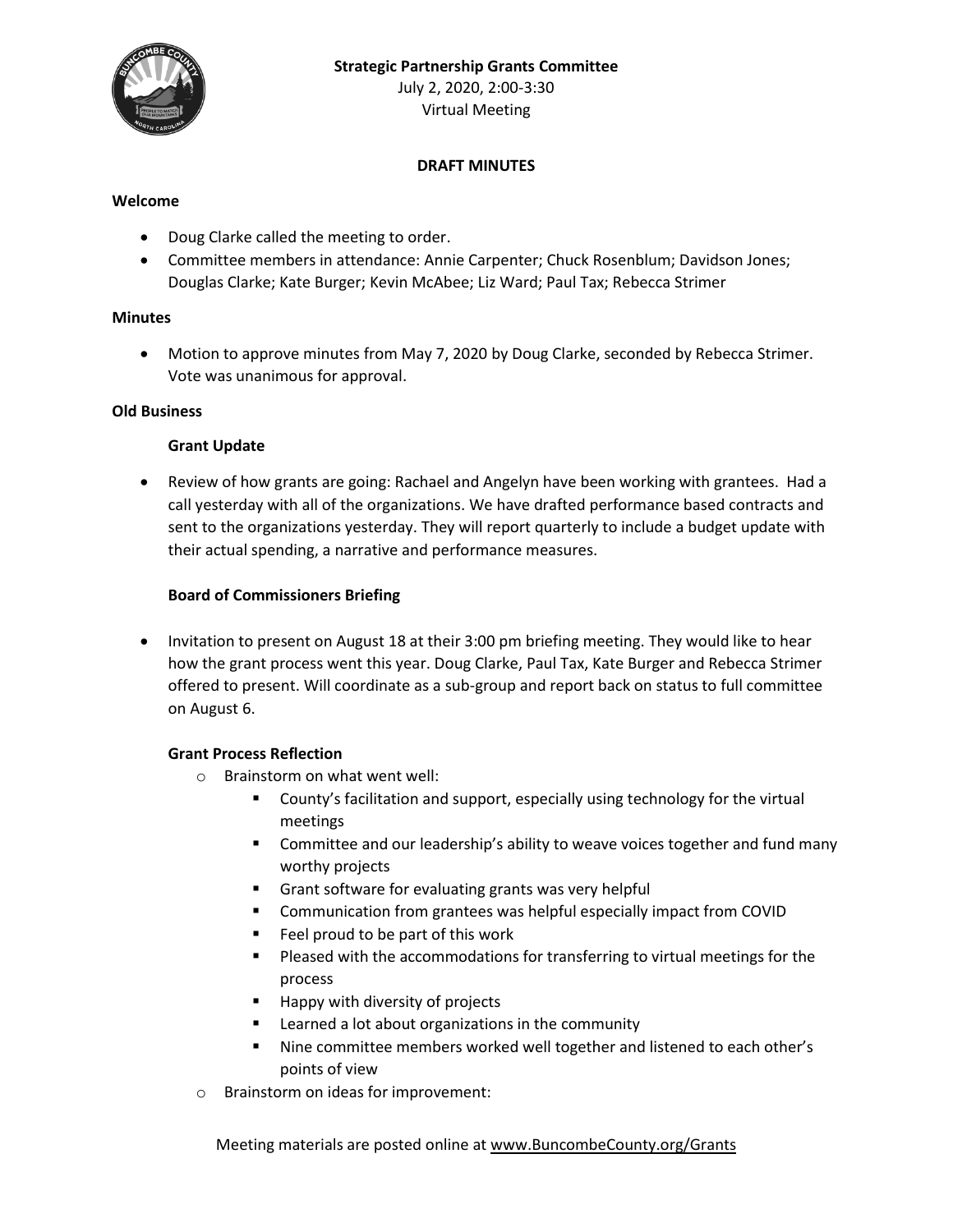

- **Some of the organizations (ex. Pisgah Legal) depend on the county funds, so the** 3 year limit restricts them
- **Some opportunities for multi-year commitment for funding**
- Carve out funds for projects they feel is important to fund multiple years
- **•** Would like to know Commissioner's perspective for long-term funding projects. What avenues are there to fund these organizations?
- Build capacity around supporting grantees on evaluation processes so they could seek other grant funds from other funding sources.
- Difficult to evaluate some projects that seem to be critical to basic needs and ability to survive with other projects that were for improving and thriving.
- Rubric for evaluating proposals seemed to affect the smaller, grassroots organizations – especially organizations of color.
- **Build in a method to ensure equity, especially to be inclusive to organizations** led by people of color
- Consider carving a portion of funds for minority led organizations.
- **EXECTE:** Review the questions and the rating scales to see if there were difficult ones that needs to be removed/edited or if there were more relevant ones that we should ask
- **Quantify responsibility of funds received**
- Site visits to witness impact of grants as well as accountability
- Have a survey for all applicants for feedback from this year and for input/suggestions for future cycles
- How to ensure accountability
- Explore if the fund could grow next year, gather data to demonstrate to the Commissioners
- How do the SPG grants fit into the bigger picture within the county?
- Consider workshops to invite non-profit organizations and provide technical assistance for seeking other funds (i.e. CFWNC, Dogwood Health Trust)
- Some organization have professional staff to write their proposals that score better than the grassroots organizations that are written by volunteer. Can we provide technical assistance to help write better grant proposals
- Have a mechanism for evaluating an organization's performance and success with the prior year funding
- **EXP** Consider rules around organizations applying for multiple grant projects

# **FY2021 Planning**

- Roadmap for FY2021 will cover how would the committee like to spend their time from now until the end of the calendar year (until the next grant cycle kicks off)
	- Submit survey to all applications (one survey for those who were funded and one for those who were not funded).
		- o Paul and Kate will work with Rachael to draft survey questions.

Meeting materials are posted online at [www.BuncombeCounty.org/Grants](http://www.buncombecounty.org/Grants)